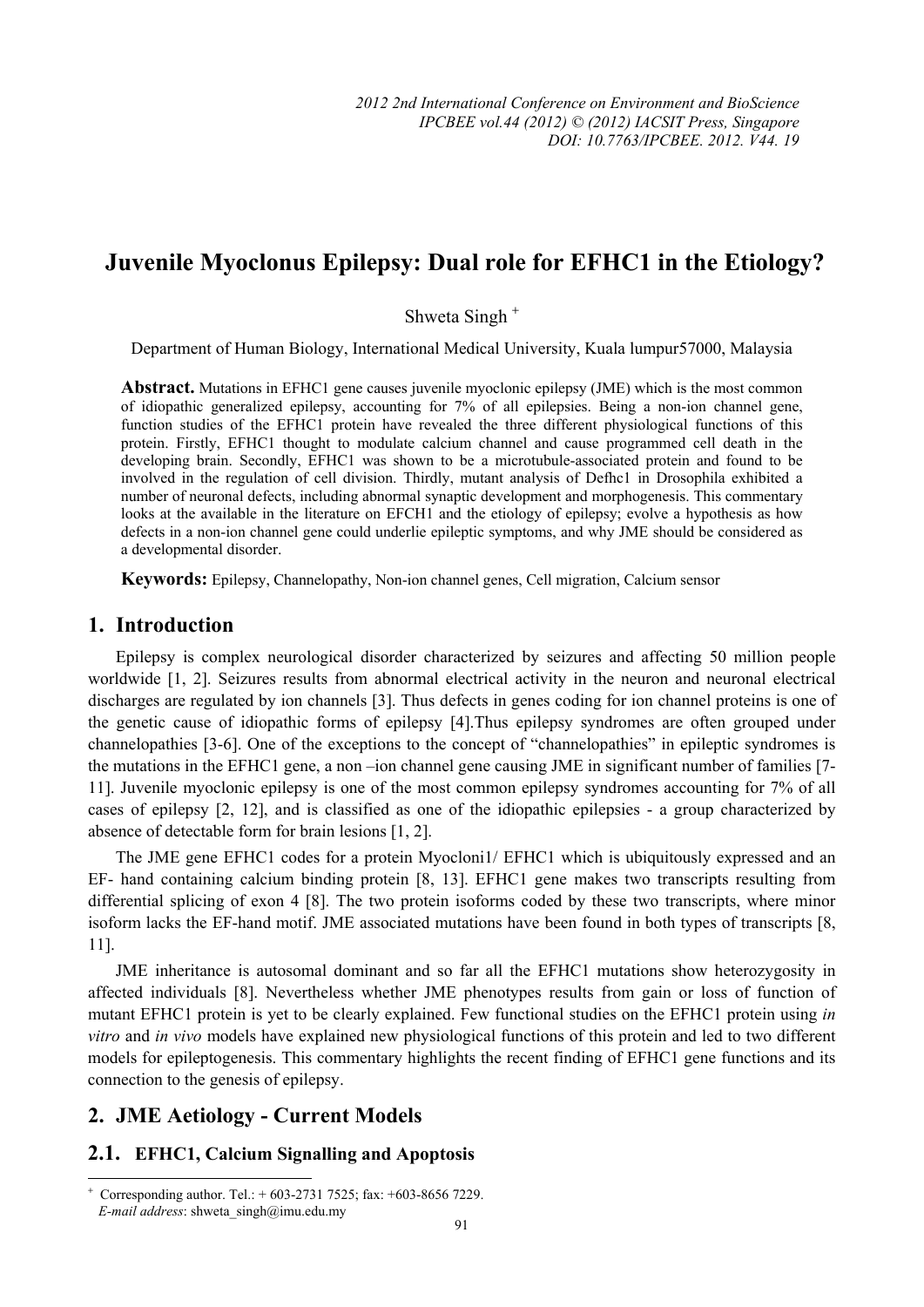The EFHC1 gene was found to be associated with JME on chromosome region 6p12–p11 in year 2004. EFHC1 encodes 640 amino acid proteins and consists of three DM10 domains, a motif with unknown function and an EF hand, a Ca2+ binding motif. EFHC1 was found to localize in the cell body and dendrites on the neuron [8, 14]. Overexpression of EFHC1 resulted in shorter and fewer branches of dendrite and the neuron undergo degeneration and leading to apoptosis [8]. Intriguingly, Overexpression of EFHC1 mutant protein in the neurons did not show such abnormal neuronal features and apoptosis is significantly lowered by EFHC1 mutations. Therefore, it is being suggested that EFHC1 mutations might have affected some of the functions of EHHC1 and one of such function could be positively regulating the apoptosis of the neurons [7, 8]. The EFHC1 protein EF-hand domain has been shown to bind to calcium [8, 13]. This binding of calcium induces a conformational change in the EF hand domain-containing proteins which, in most cases, result in the changes in the functions of the target proteins involved often in catalyzing an enzymatic reaction [15]. Therefore, it is important to test whether the EFHC1-induced apoptosis observed in the neuronal cultures is mediated through the calcium channels. It was found that overexpression of EFHC1 in the presence of calcium channel blockers increased the survival rate of neurons. Therefore confirming the hypothesis that EFHC1-induced neuronal apoptosis is mediated through calcium signalling [8]. Indeed EFHC1 was found to positively regulate activity of calcium channels, and the increased influx of calcium ions could cause the neuronal cell death [8]. Thus, it could be concluded that the JME linked mutations in the EFHC1 might affect the apoptotic process in the brain and that absence of neuronal apoptosis could underlie epileptic symptoms in JME patients [7, 8].

This conclusion leads to an intriguing question; why should neurons undergo apoptosis for a brain to be healthy? And an intriguing answer comes from our understanding of the developmental processes.

Programmed cell death – the alternate name for apoptosis, is an important event during embryogenesis and also development of its central nervous system. Nearly 70% of the developing neurons undergo apoptosis at various stages for the morphogenetic events [16]. Thus loss or mutants of EFHC1 might affect this process and brain may end up having additional and unwanted neurons in unwanted places which results in the hyper excitable circuits causing epileptic seizures [7].

The authors tested the other proteins involved in this process and found EFHC1interacts with transient receptor potential M2 channel (TRPM2) Ca2+-permeable cation channel. The EFHC1 and TRPM2 were co localized in neurons. EFHC1 positively regulates the activity of TRPM2 and the susceptibility to cell death and thus TRPM2 could also contribute to JME epileptic symptoms by partially suppressing the deleterious effects of JME mutations in EFHC1 on the cellular processes such as apoptosis [17].

#### **2.2. EFHC1, Cell Divsison, Neuroblast Migration Andsynapse Dendrite Formation**

Cell biological assays on the EFHC1 protein led to its new functions in cell division. Firstly, EFHC1 protein was found to be associated with mitotic cycle. EFHC1 protein was recruited to mitotic spindle, and the centrosome [18]. EFHC1 protein sub-cellular localization varied during the mitotic cycle, hence it was suggested that EFHC1 could be a microtubule associated protein, and could be involved in mitotic cell division [18]. The EFHC1 gene is expressed maximally in the brain during its embryonic development –a stage where cell division is at maximum, suggesting that EFHC1 could possibly be involved in cell cycle regulation in the developing brain [8, 18]. This leads to a second intriguing question; what could be the connection between cell cycle and JME? Some recent studies show that neuronal cytoskeletal machinery modulates the cell cycle of the neuronal progenitors, and that the proliferation of the progenitor cells in the developing cortex is essential for proper neurogenesis, neuronal migration and axonal wiring [19, 20]. Since these three events – neurogenesis, neuronal migration, and axonal wiring – are dynamic in nature, and are regulated by microtubule associated proteins, a causal role for EFHC1 in the proliferation of neuronal progenitors and migration was proposed and tested [21]. Firstly, it was shown that overexpression of truncated versions of the EFHC1 in a human kidney cell line resulted in the impaired mitotic spindle defects, and chromosomes misalignments during the metaphase, and apoptosis [21].Conversely, RNAi-mediated of knock down of EFHC1 in the same cell line led to an increase in the mitotic index, suggesting that EFHC1 negatively modulates M-phase progression [21]. Secondly, knockdown of EFHC1 in developing cortical region severely affected the neuronal migration. This defect could possibly be due to the fact that the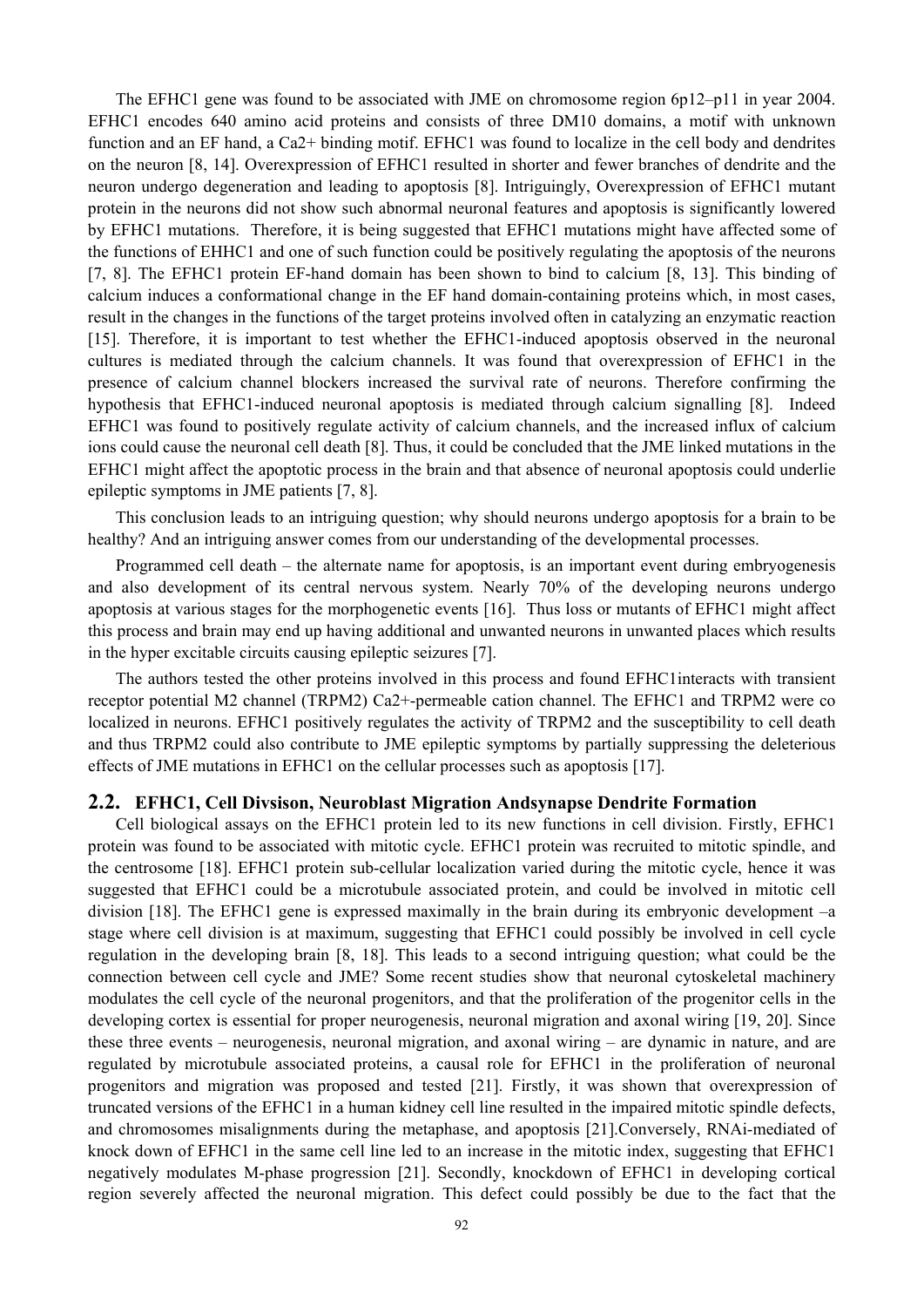progenitor cells that were devoid of EFHC1 did not exit the cell-cycle and continued to proliferate mitotically [21].Mutant analysis of Defhc1 loss- and gain-of-function alleles in vivo in Drosophila revealed a number of neuronal defects, including abnormal synaptic development characterized by extensive satellite bouton formation, increased frequency of spontaneous neurotransmitter release, and aberrations in dendritic arbour morphogenesis. Taken together these results have demonstrated that EFHC1 is a regulator of cell division and neuronal migration during cortical development synaptic bouton and dendritic morphogenesis and defects in this process lead to JME , hence now being considered as a as a developmental disease [22].



Fig. 1: Schematic diagram showing the proposed functions of EFHC1 and how defects in most of them result in the epileptic phenotype in JME.

# **2.3. JME - A Developmental Disorder?**

The recent functional studies on genes associated with the diseases like JME have discovered novel links between common cellular processes and neurological disorders. The proposed functions of the EFHC1 proteins – that (i) it promotes apoptosis, (ii) it regulates the neuronal differentiation and their migration and that (iii) it regulates synaptic functions – may appear to be apparently unconnected. It is also equally likely that EFHC1 may perform some unknown function, defects in which result in the epileptic phenotype (see Fig. 1). Notwithstanding such discovery, none of the known roles of EFHC1 supports an age old concept that epilepsy results from primary defects in the ion channels, suggesting that defective channel functions are end effect, and may not be the primary cause for the epilepsy. It could be argued that, at least in JME, the structural changes in brain to be an underlying cause for the epileptogenesis, and that the JME could be a developmental disorder that manifest in the adolescence. The recent discoveries on EFHC1 question the very concept that the JME is one of the idiopathic epilepsies – that is epilepsy without structural lesions in the brain. Thus, symptomatic treatment may not be the best approach for treatment. The effective therapy should start much early, and should aim at restoring the functions of EFHC1 - at least partially - to overcome the debilitating the symptoms associated with JME possibly resulting from the abnormal brain development. With emerging knowledge in brain development and function, and further studies on the EFHC1 gene, the next few years should witness a significant improvement in our understanding on the cellular functions of EFHC1 protein, and how defects in this process may lead to some of the symptoms seen in JME. Thus further studies are required to understand the cellular targets of EFHC1 and the pharmacological targets, both of which are likely to be non-ion channels. Such efforts might help us in developing effective strategies for early interventions and therapeutics. Thus, paradigm shift in our approach to control epileptic seizures is required to bring-in smile to the affected.

# **3. Acknowledgements**